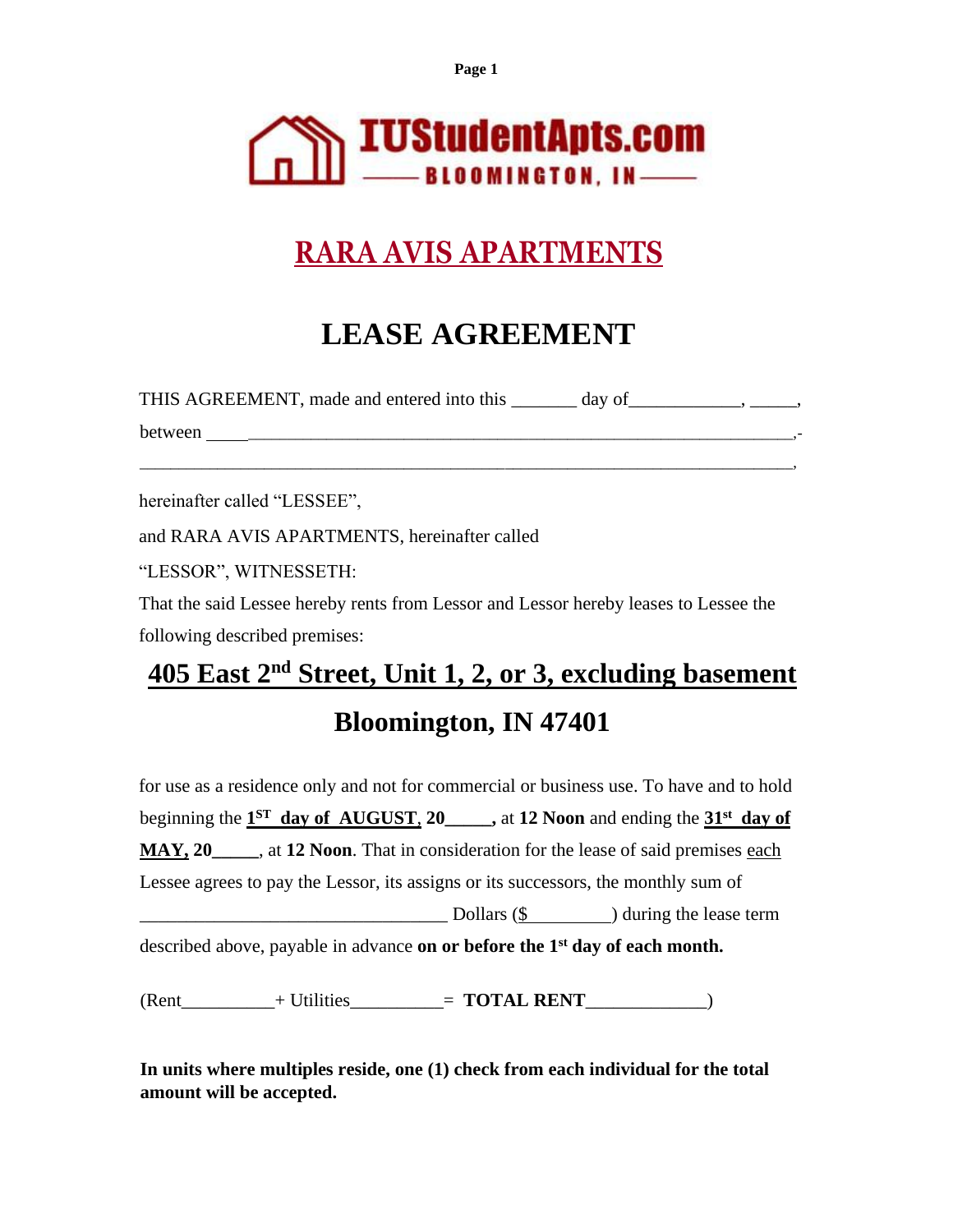**\*Payment of rent should be arranged through tenant's financial institution mailed via bank issued physical check by the 25th day of each month to be received by Rara Avis Apartments on or before the 1st day of each month.**

**All checks should be made payable to: Rara Avis Apartments**

## **Mailing address is: RARA AVIS APARTMENTS P.O. BOX 414 BLOOMINGTON, IN 47402**

It is agreed that the timing of such payments shall be the essence of this Agreement and should Lessee fail to pay any installment when due, there shall be added a late fee calculated at \$5.00 for each day payments are late. Should rent be late two (2) times during a lease term, total rent shall be increased by \$25/month beginning after second (2nd) late payment. The increased rate will remain in effect through the end of lease term. Further late payments may require lessee(s) to pay the balance of the contract upon demand by Lessor.

Upon failure of Lessee to pay said rent on or before the 5th day of each month, the said Lessor has the right, at its option, to declare this Lease void, cancel the same, re-enter and take possession of the premises without notice to the Lessee, which action shall not preclude any other action by law and Lessee shall pay all reasonable attorney fees for such action.

## **For any check returned to RARA AVIS APARTMENTS for "non-sufficient funds", a Twenty-five Dollar (\$25.00) NSF fee will be assessed and is due on demand, along with the rent payment and all applicable late charges, in cash.**

If leased as a group, and one tenant's check is returned to us for NSF (non-sufficient funds), you will be requested to submit one check from a single resident for the entire amount of rent. If that one check is returned for NSF, from that point on until the lease term ends, payment must be made in the form of a Bank Money Order only. If leased as individual bedrooms, and a check is returned to us for NSF, payment must be made in the form of a Bank Money Order only.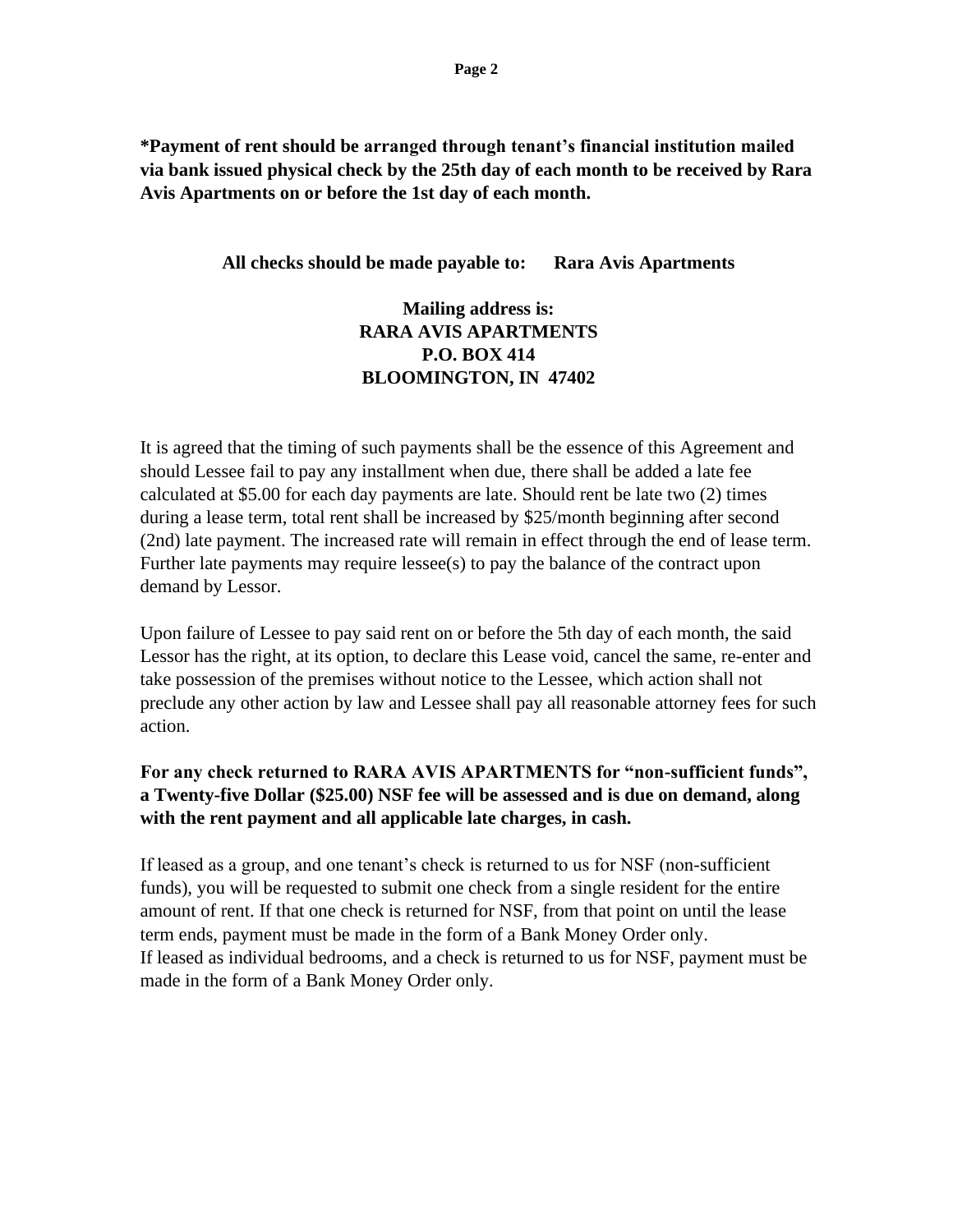FAILURE TO PAY YOUR RENT IN A TIMELY MANNER AND WITH A GOOD CHECK MAY SUBJECT YOU TO EVICTION. (SEE: "Student Tenant Handbook" at I.U. Student Legal Services).

### **No rent payments can be deducted from the security deposit; therefore, all rents must be paid before any security deposits can be refunded.**

## IT IS FURTHER MUTUALLY AGREED AS FOLLOWS:

### **1. SECURITY, DAMAGE, AND CLEANING DEPOSIT:** Each Lessee, upon

renting the premises, shall deposit the sum of True Dollars  $(\text{\$}$  ) with the Lessor; said deposit to be held as security for any damage above the ordinary wear and tear as herein provided, for the loss of door keys for which the Lessor shall be reimbursed in an amount not less than Five Dollars (\$5.00) nor more than Twenty-Five Dollars (\$25.00) each (depends on source of keys), and to be applied to any rent not paid at the time of the vacation of the premises. Security deposit refunds and written detail of charges to the deposits will be mailed within forty-five (45) days of final checkout, providing that all monies owed have been paid in full, all keys returned, apartments are clean and have been jointly inspected by tenant and RARA AVIS APARTMENTS. We may deduct from the security deposit the following charges:

(a) Any payments or parts thereof required by the terms of this lease which are not paid when due;

(b) Unpaid late charges or service charges as provided for in this lease;

(c) Any attorney's fees and court costs we incur by a breach of any provision or provisions of this lease by you;

(d) The cost of any repairs, replacements, redecorating, and/or refurnishing of the premises, or any fixtures, systems, or appliances caused by other than normal wear and tear. Lessee shall repair or have repaired at Lessee's own expense, with the consent of the Lessor, any damage to said premises caused by said Lessee or by persons who are in said premises by the invitation or consent of said Lessee, said repairs subject to final inspection and approval by Lessor.

(e) Lessee(s) agree to be financially responsible for any damage which by reasonable standards would render the property unpresentable for leasing and/or selling, or would necessitate immediate repairs to halt further deterioration of the property. In such cases, charges may be deducted from the deposit at the time of repair and Lessee(s) shall have thirty (30) days to replenish the security deposit to its full amount. In extreme cases, additional deposits may be required.

(f) Cleaning expense and associated costs, should Lessee fail to return the premises and fixtures therein to Lessor in as clean a condition as when Lessee took possession. In dwellings with multiple tenants, shared common area cleaning, repair and replacements will be divided equally among the residents.

(g) Lessee(s) will complete and sign Move-In and Move-Out Inspection reports.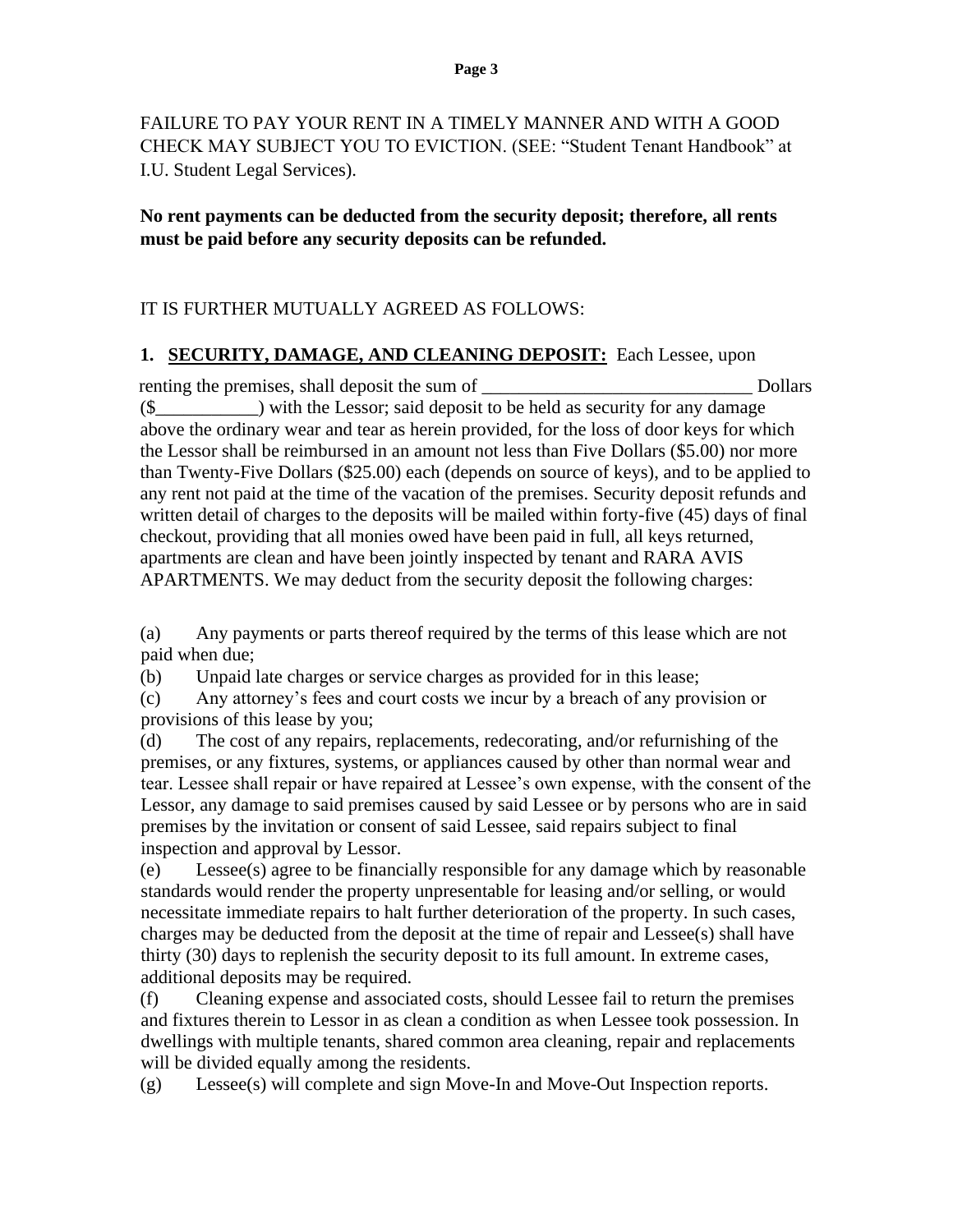### (h) Lessee(s) will be provided with a checklist of cleaning items and costs prior to move-out.

(i) **Lessee(s) acknowledges that cleaning and repair costs will be deducted from deposit upon move-out, using the above mentioned checklist.**

 $Lesse(s)$  initials

**2.** UTILITIES**:** All utilities shall be the responsibility of Lessor. Lessee(s) agree to maintain a temperature sufficient to prevent water pipes from freezing and bursting. Damage resulting from frozen water pipes shall be remedied by professionals and related costs paid by lessee(s). Tenants will comply with requests to assist us in preventing unfortunate scenarios, such as frozen water pipes. Special instructions such as leaving sink cabinet doors open in kitchens and bathrooms during extreme cold weather will be emailed or texted to tenants. *Tenants are expected to respond to any special instructions.*

Lessee Initials:

Lessee also understands that under no circumstances will electric induction or radiant heaters be permitted. Tenants shall install **no** major appliances such as washers, dryers, dishwashers, space heaters or **mini dorm refrigerators**. Waterbeds and hanging chairs are also prohibited. When using power strips and/or surge protectors, make certain they are not overloaded or blocked/covered by items of clothing, papers, etc.

**3**. Mattresses and futons on floors must have a protective base between mattress and floor (wooden frame and/or heavy plastic liner) in order to prevent moisture build-up under mattress resulting in damage to carpeting and/or hardwood floors. Any potted plants on floors must have protective trays placed underneath. Check regularly to make certain water is not seeping out and damaging wood floors.

**4.** Lessee agrees to not sublet said premises, or any part thereof, without written consent of said Lessor, and will deliver said premises at the expiration of this Lease Agreement in as good order and repair as when first received, natural wear and tear and accident by act of Providence excepted.

Lessee Initials:

**5.** Lessee(s) hereby releases and agrees to hold said Lessor harmless from any and all damages to both persons and property during the term of this Lease. Lessor will not provide any insurance protection for Lessee's personal possessions. Therefore, the Lessor requires Lessee(s) obtain Renter's insurance. By signing this Lease Agreement, Lessee(s) indicates and agrees that *each Lessee will secure liability*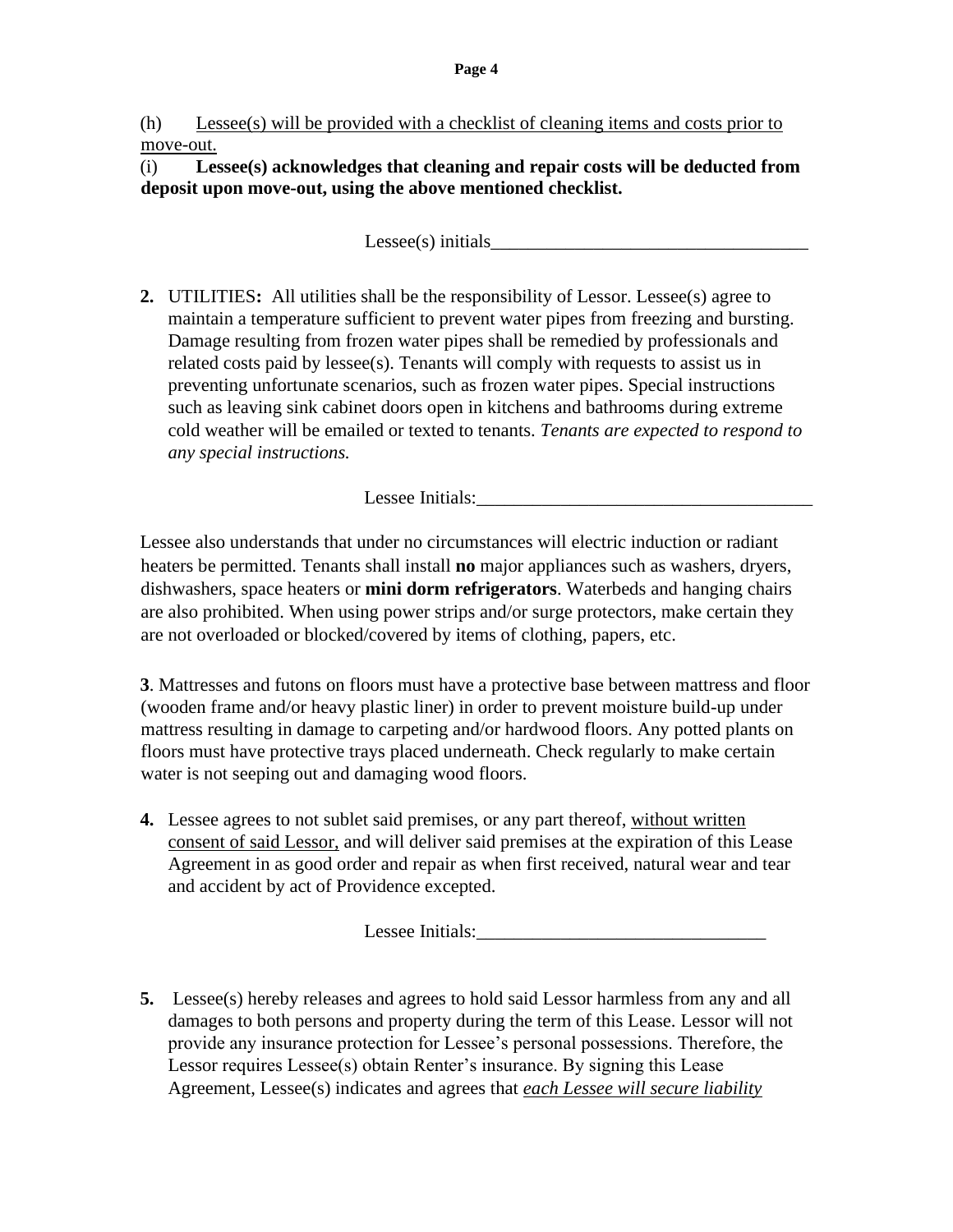*insurance in the amount of \$500,000.00 . Each policy shall name Keith and Mary Alice Hoover, dba Rara Avis Apartments, P.O. Box 414 Bloomington, IN 47402 as "Additional Insured" or "Additional Interest" ( Landlord) for the duration of the lease term.* Lessee agrees to provide a copy of the current Renter's Insurance policy OR Certificate of Liability to Lessor no less than 14 days to lease commencing.

Lessee Initials:

- **6.** Lessee agrees to observe and abide by all rules and regulations which are hereinafter made a part of this Lease and observe all reasonable rules and regulations which may be promulgated in the future, in writing, by the Lessor.
	- a. The sidewalks, entry passages, halls, public corridors, and stairways shall not be obstructed by tenants, or used by them for any other purpose other than those of ingress (entering) or egress (exiting).
	- b. No tenants or their guests shall cause excessive noises or disturbances at any time, and no loud radio, recordings, or television as to disturb other tenants.
	- c. Halogen Lamps are prohibited in all apartment units.
	- d. No additional locks shall be put upon any door without the consent of the Lessor, and any additional locks placed on any door are to remain for the benefit of the Lessor.
	- e. Tenants shall make no changes of any nature in the premises, including redecoration, painting, and/or removal of furniture. No drapes will be removed from windows without consent of Landlord. Command strips or self-stick items are prohibited from all ceilings. No items/objects shall be hung from ceilings whatsoever, including brackets, hooks, nails, screws, etc. Should tenants ignore this clause, tenants agree to pay all costs incurred with repairs. The Lessor shall have the right to enter the premises at reasonable hours, with notice, to examine the same, make repairs, additions or alterations as may be deemed necessary for the safety, comfort, and preservation of said building, and enter said premises at any reasonable time to repair or improve Lessor's adjoining property.
	- f. Tenants shall do no act that would vitiate (spoil) or increase the first insurance of said premises, nor shall said premises be used for illegal purposes.
	- g. Safe places during severe weather: Proceed to interior rooms on the lower level without windows, such as bathrooms.
	- h. The Lessor reserves the right to make such other and reasonable rules and regulations as in its judgment may from time to time be needed for the safety, care, and cleanliness of the premises, and for the preservation of good order therein.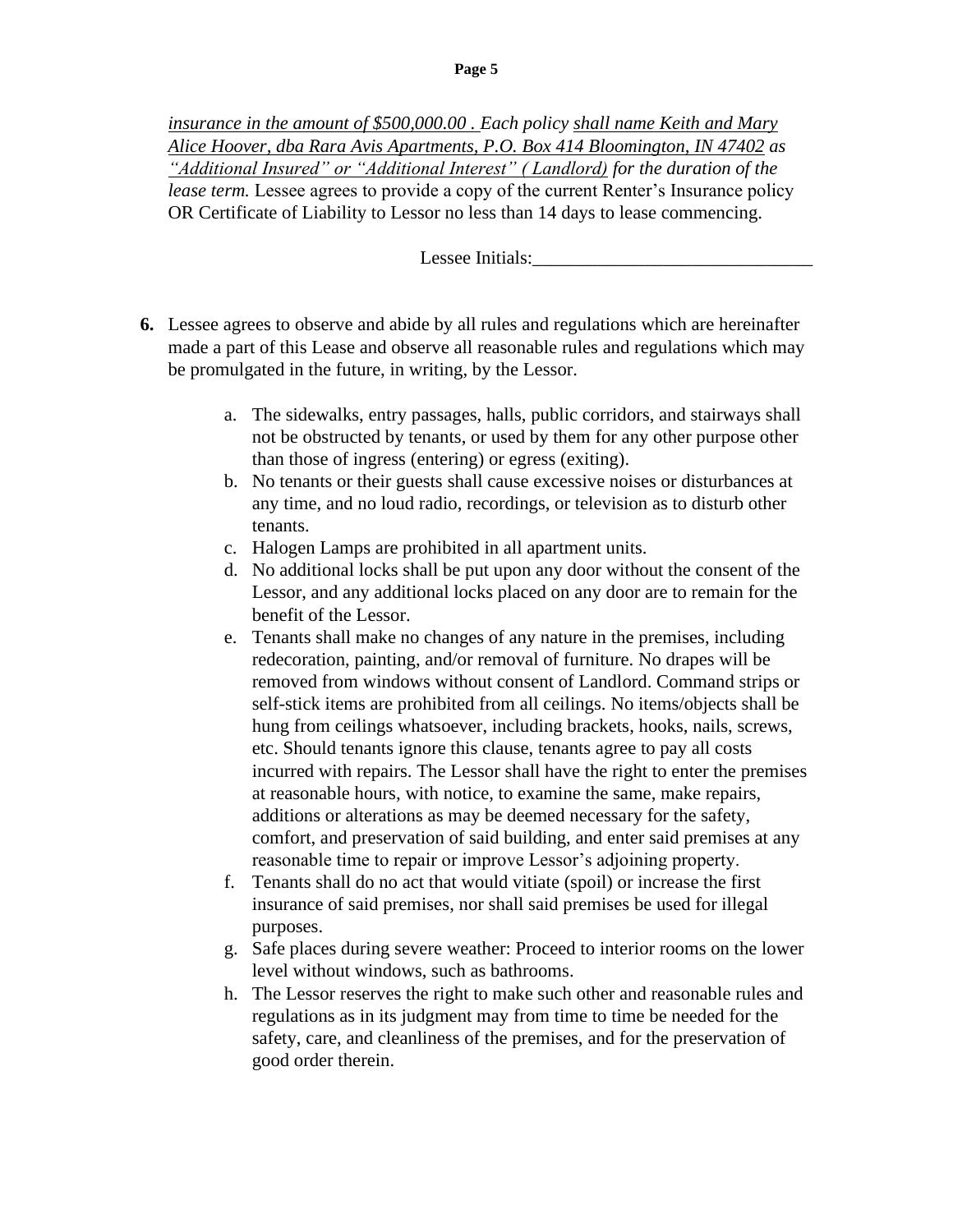Lessee further agrees that **NO ANIMALS** shall be kept in or about the leased premises, even on a temporary basis. Violation of this article shall constitute a breach of the agreement by the Lessee and Lessor may take whatever action by law he may deem suitable. AT MINIMUM, RENTS WILL BE DOUBLED FOR EACH MONTH IN WHICH THIS ARTICLE IS VIOLATED.

Service animals require proof of certification of health, shots, free of fleas, etc. by veterinarian. Lessee will provide proof of physician's certification that a service animal is needed. Lessee agrees to have house/apartment unit professionally cleaned upon move out and provide Lessor the paid receipt of cleaning. In addition, Lessee agrees to have professional service company provide allergen treatment and flea treatment to the house/apartment unit upon move out and provide paid receipt to Lessor. **Service Animal must be crated at all times tenant is absent from the unit.**

Lessee Initials: \_\_\_\_\_\_\_\_\_\_\_\_\_\_\_\_\_\_\_\_\_\_\_\_\_\_\_\_\_\_\_\_

**8**. Monthly pest control services are contracted and provided on the first Thursday of each month. Monthly application sites within the premises rotate. Tenants should be awake and dressed, and cooperative with pest control technician during rounds. Be aware that smoke detectors may also be checked during these rounds as required by our insurance provider. **Service Animals must be crated during monthly pest control rounds.**

Lessee Initials: \_\_\_\_\_\_\_\_\_\_\_\_\_\_\_\_\_\_\_\_\_\_\_\_\_\_\_\_\_\_\_\_\_\_

**9**. It is hereby expressly agreed between Lessee and Lessor that lessee shall not allow additional occupants to reside in the leased premises without receiving the prior written consent of Lessor to said specific person residing in the leased premises. Should Lessor grant permission for additional occupancy, Lessor reserves the right to adjust the rent as Lessor deems appropriate for the leased unit. Occupancy (for the entire house) shall be restricted to \_\_\_\_\_\_\_\_\_ person(s) excepting tenant's occasional overnight or weekend guests.

Lessee Initials:

Each person signing this Lease as Lessee agrees to be jointly and severally liable to the Lessor for any breach of this Lease, which means that each Lessee who signs this Agreement may be held individually responsible for the entire amount due under this Lease, any breach of this Lease, and for the acts and omissions of the other Lessee signing this Lease.

In the event that the Lessee fails to and refuses to abide by the terms, conditions, rules and regulations of this Lease, the Lessor reserves the right to terminate this Lease and re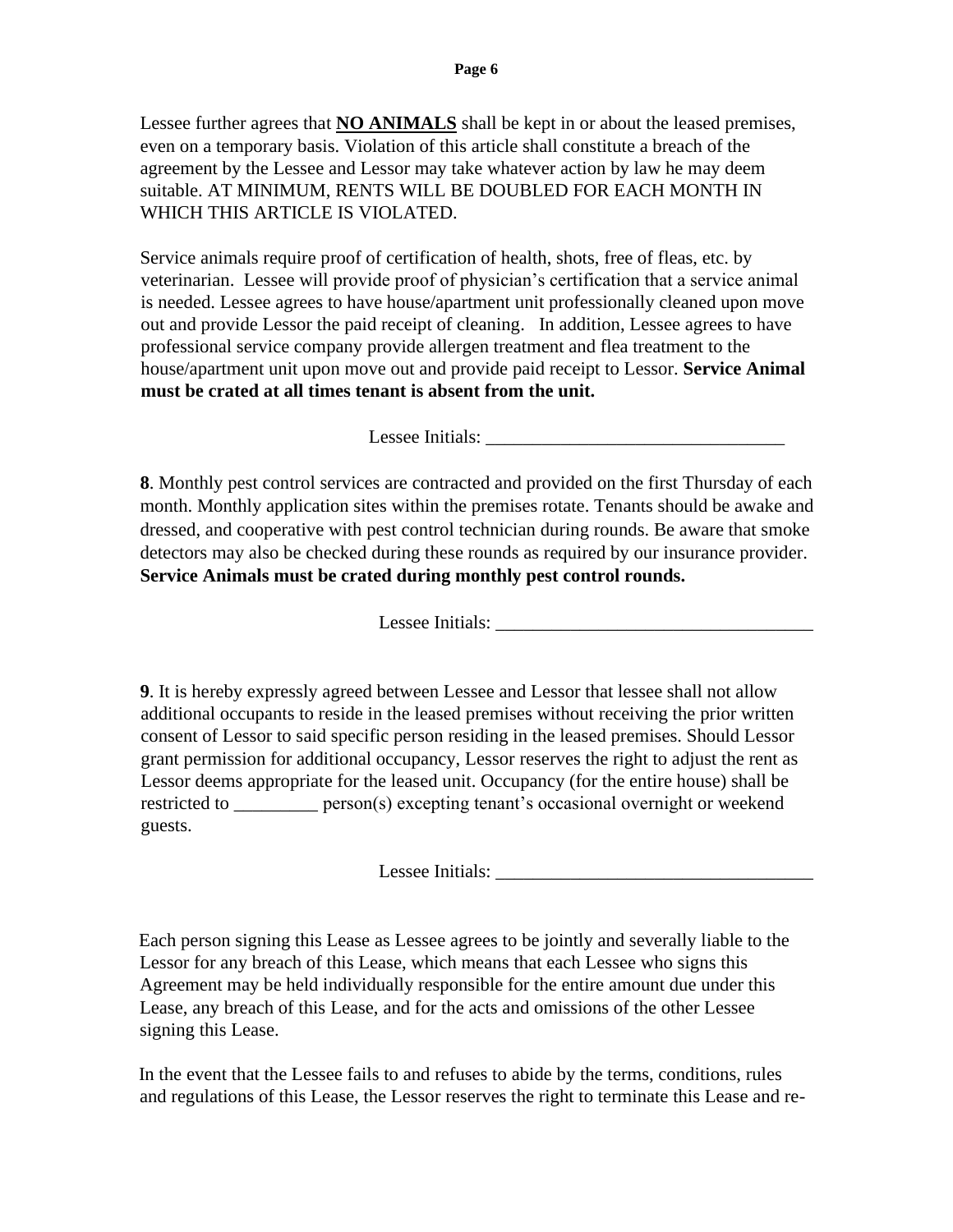enter into possession and take the same, without notice to the Lessee, which action shall not preclude any other action at law or equity.

Lessee shall pay all reasonable costs and attorneys' fees incurred by Lessor in the enforcement of the provisions of this Lease, upon the fault of any provision, term, condition, rule or regulation herein contained on the part of the Lessee, whether in litigation or otherwise, and Lessee further agrees that any sums of money due under this Agreement and remaining unpaid for a period of ten (10) days shall bear interest thereon payable to the Lessor in the sum of eighteen percent (18%) per annum.

**10**. BICYCLES: No bicycles in apartments. They can be stored on porches. Tire marks and deep scrapes on walls as well as oil marks on flooring caused us to make this request. AUTOMOBILES: City Ordinance requires spaces for apartment house tenants only. All others will be towed at vehicle owner's expense.

Lessee Initials:

**11**. KITCHEN AND OTHER REFUSE must be placed in containers and at no time shall the same be placed in entryways or hallways. All garbage or refuse must be disposed of *weekly*.

The City of Bloomington provides weekly curbside service collections of trash and recycling. Trash and recycling containers are located at the rear of the house. The recycling container has a yellow lid. *BOTH Trash & Recycling must be taken curbside on Sunday evenings for early Monday morning pick up.* Carts must be 4 feet away from any obstacles including mailboxes, overhead wires, trees, etc. and 10 feet away from vehicles. All cart lids need to be fully closed. Carts must be removed from curb on the same day as pick up.

*All trash in yard should be placed in trash containers so as not to impede lawn care service from completing maintenance***,** and to avoid citation and fines from the City of Bloomington.

Lessee Initials:

**12. Grills and Smoking:** NO SMOKING. No smoking indoors. The policy is also applicable to friends and guests who visit. Smoking is not permitted on the porch, or any area in close proximity to the house. Smoking is permitted 20 feet from the building, and ashes/butts put in a can (like a tin can, etc.) We remind you that this policy is documented on our website. The policy is applicable to friends and guests who visit. **GRILLS:** Grills must also be used 20 feet from the house, or structure, in the grass.

Lessee Initials: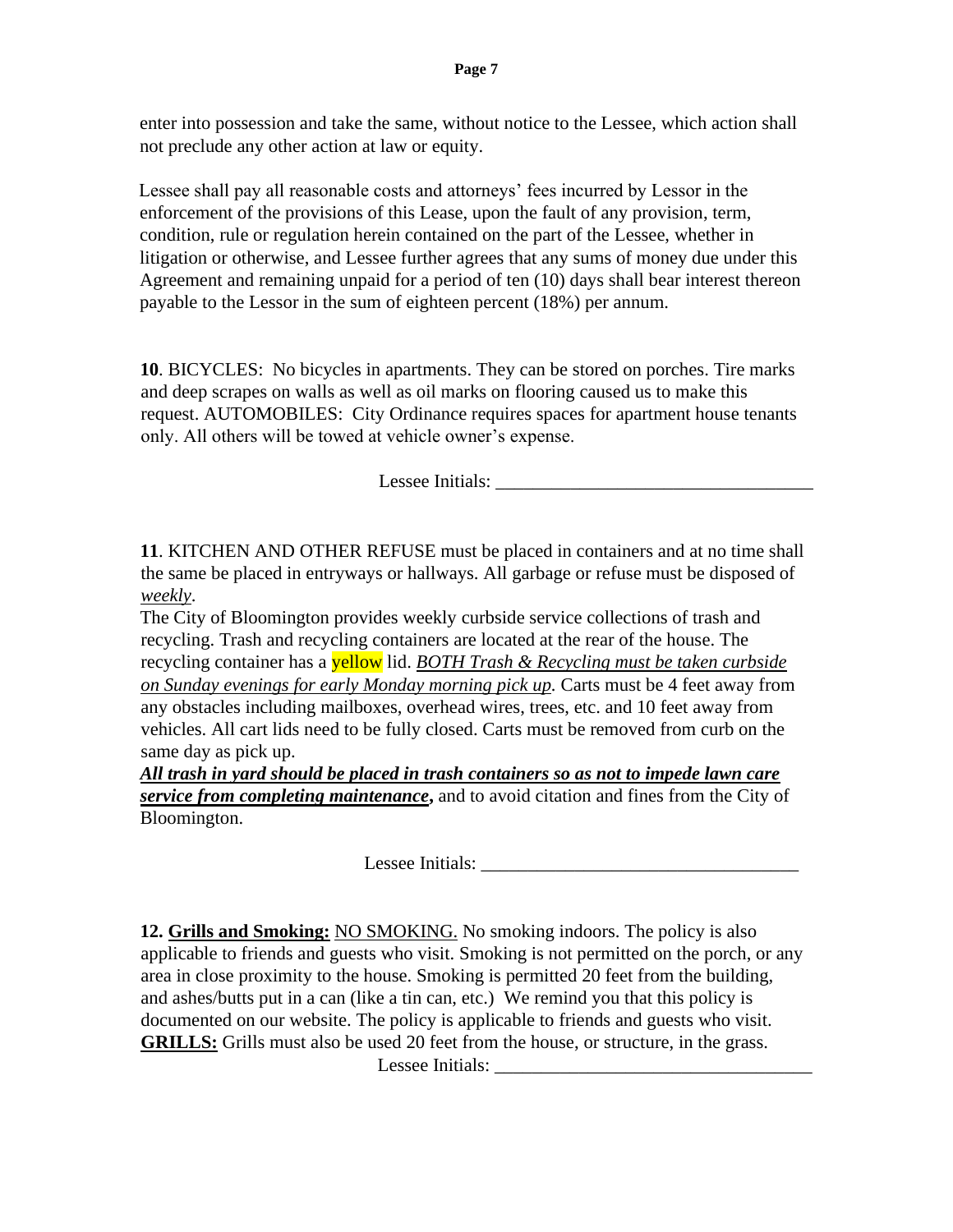**13**. If we are called to fix a problem, clear a toilet, or perform any other maintenance task which turns out to be an issue caused by a tenant(s), friend(s) or guest(s), there will be a Twenty-Five Dollar (\$25.00) minimum charge levied, (i.e., coins or other objects lodged in drains, or blockage in toilets or drains). Only toilet paper and that which the body naturally processes should be flushed – items such as paper towels and tampons should be discarded in trash cans. If professional plumbers are needed to restore fixtures to working order, tenant(s) shall be responsible for the costs.

Lessee Initials:

**14**. No articles shall be suspended outside of the building nor placed on the windowsills nor hung from porches. No furniture conducive to the harboring of fleas and other vermin shall be allowed outside or on the porch. No inflatable pools, plastic water slides, or other items permitted in the yard.

Lessee Initials: \_\_\_\_\_\_\_\_\_\_\_\_\_\_\_\_\_\_\_\_\_\_\_\_\_\_\_\_\_\_\_\_\_\_

**15**. In common shared facilities, the appliances shall be maintained and clean at all times. (i.e., shower walls, floor of bathtub, toilet, sink, all will be clean and maintained by users.) All properties are subject to Landlord health and wellness inspection and /or requests for City compliance at any time with notice.

Lessee Initials:

**16**. If you are locked out of your apartment/bedroom, there is a lockout charge of \$25.00, due at the time the door is unlocked for you.

Lessee Initials:

**17**. NO KEG PARTIES are allowed.

Lessee Initials:

**18**. Under no circumstances are flat panel TVs permitted to be mounted to walls without express WRITTEN permission from the landlord. IF permission is granted, then the mounting brackets must be professionally installed (installer approved by landlord) and any mounting hardware, brackets, threaded bolts, specialty screws, etc. will become part of the premises beyond the term of this lease.

Lessee Initials: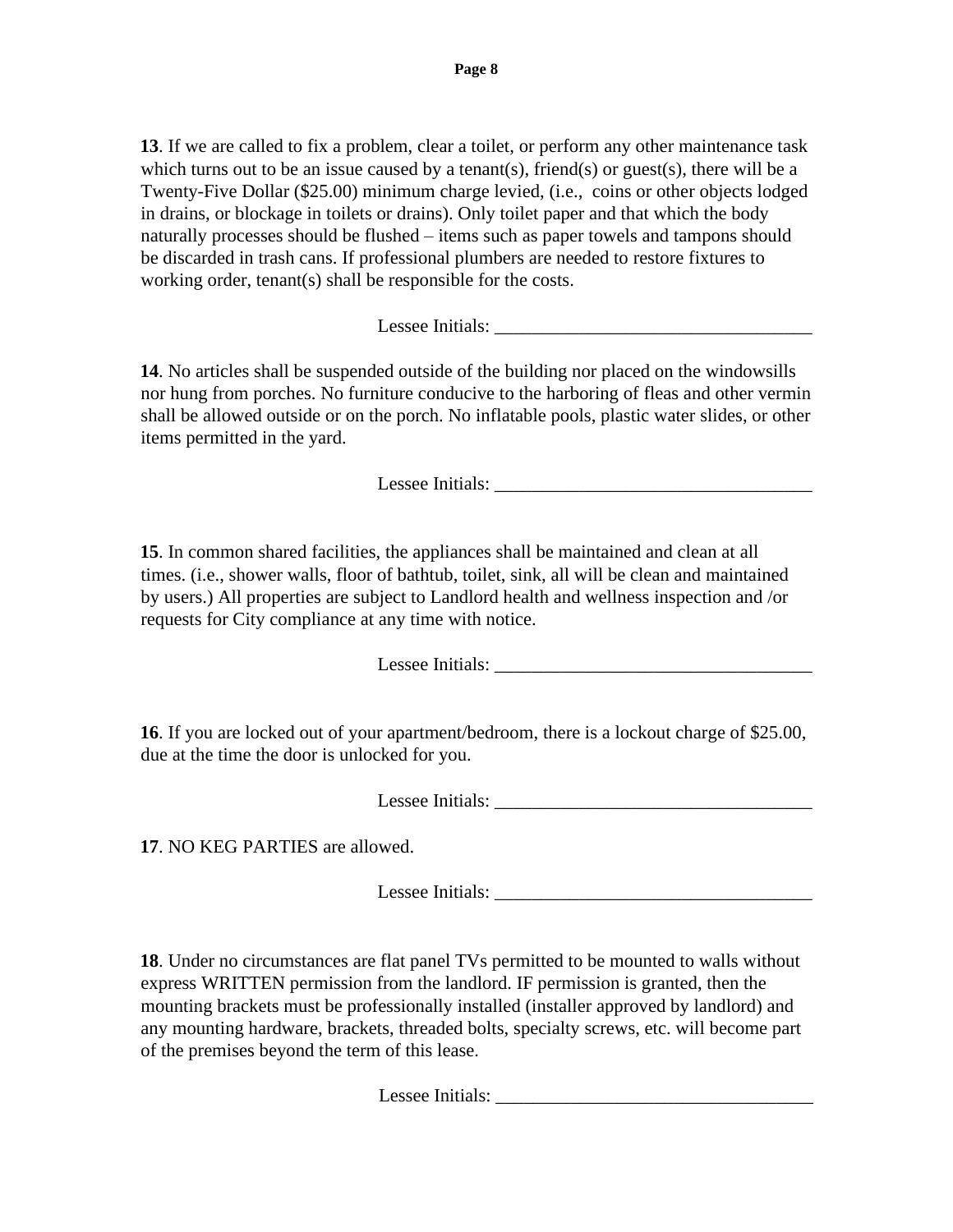**19**. Joint Check-In inspections are conducted by tenants on lease only. Family and friends are welcome to enter *after* the inspection is complete AND all paperwork signed.

Lessee Initials: \_\_\_\_\_\_\_\_\_\_\_\_\_\_\_\_\_\_\_\_\_\_\_\_\_\_\_\_\_\_\_\_\_\_

**20**. If emergencies or problems arise, contact us immediately at **812-336-6898** and leave a detailed message if there is no answer. We will handle these concerns as quickly as we can and/or call reputable professionals if we deem it necessary. Mailing address is:

> RARA AVIS APARTMENTS P.O. BOX 414 BLOOMINGTON, IN 47402

IN WITNESS WHEREOF, we have hereunto set our hands this day and year written above.

\_\_\_\_\_\_\_\_\_\_\_\_\_\_\_\_\_\_\_\_\_\_\_\_\_\_\_\_\_ \_\_\_\_\_\_\_\_\_\_\_\_\_\_\_\_\_\_\_\_\_\_\_\_\_\_\_\_

LESSOR LESSEE

for Rara Avis Apartments DLN/SSN:\_\_\_\_-\_\_\_-\_\_\_\_\_\_

LESSEE DLN/SSN:\_\_\_\_-\_\_\_-\_\_\_\_\_\_

\_\_\_\_\_\_\_\_\_\_\_\_\_\_\_\_\_\_\_\_\_\_\_\_\_\_\_\_

\_\_\_\_\_\_\_\_\_\_\_\_\_\_\_\_\_\_\_\_\_\_\_\_\_\_\_\_ LESSEE DLN/SSN:\_\_\_\_-\_\_\_-\_\_\_\_\_\_